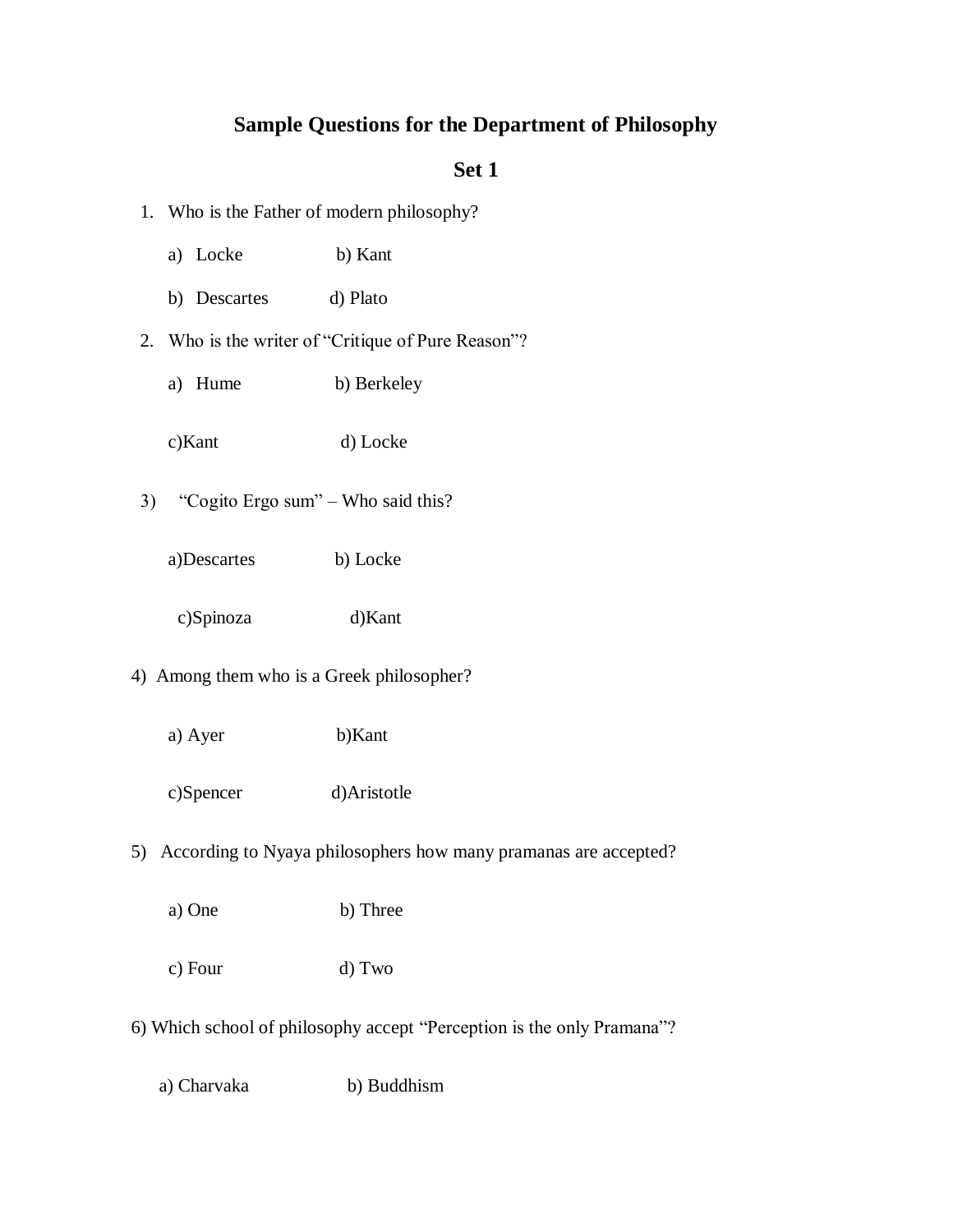| c) Nyaya | d) Jaina |
|----------|----------|
|----------|----------|

- 7) Who is the father of Nyaya philosophy?
	- a) Kanada b) Gautama
	- c) Samkara d) Patanjali

8) "Nirguna Brahaman is the Ultimate Truth" – who said this?

- a) Samkara b) Kumaril
- c) Ramanuja d) Madhav

9) According to the Naiyayikas we perceive cowness by –

- a) Samanyalaksana pratyaksa b) Linga paramarsa
- c) Jnanalaksana Pratyaksa d) Jogoja Pratyaksa
- 10. Which one among the following is not purusratha?
	- a) Dharma b) Artha
	- c) Kama d) Isvara
- 11. What is the relation between A and E?
	- a) Contrary b) Contradiction
	- c) Sub altern d) Sub contrary
- 12. In logic inference means –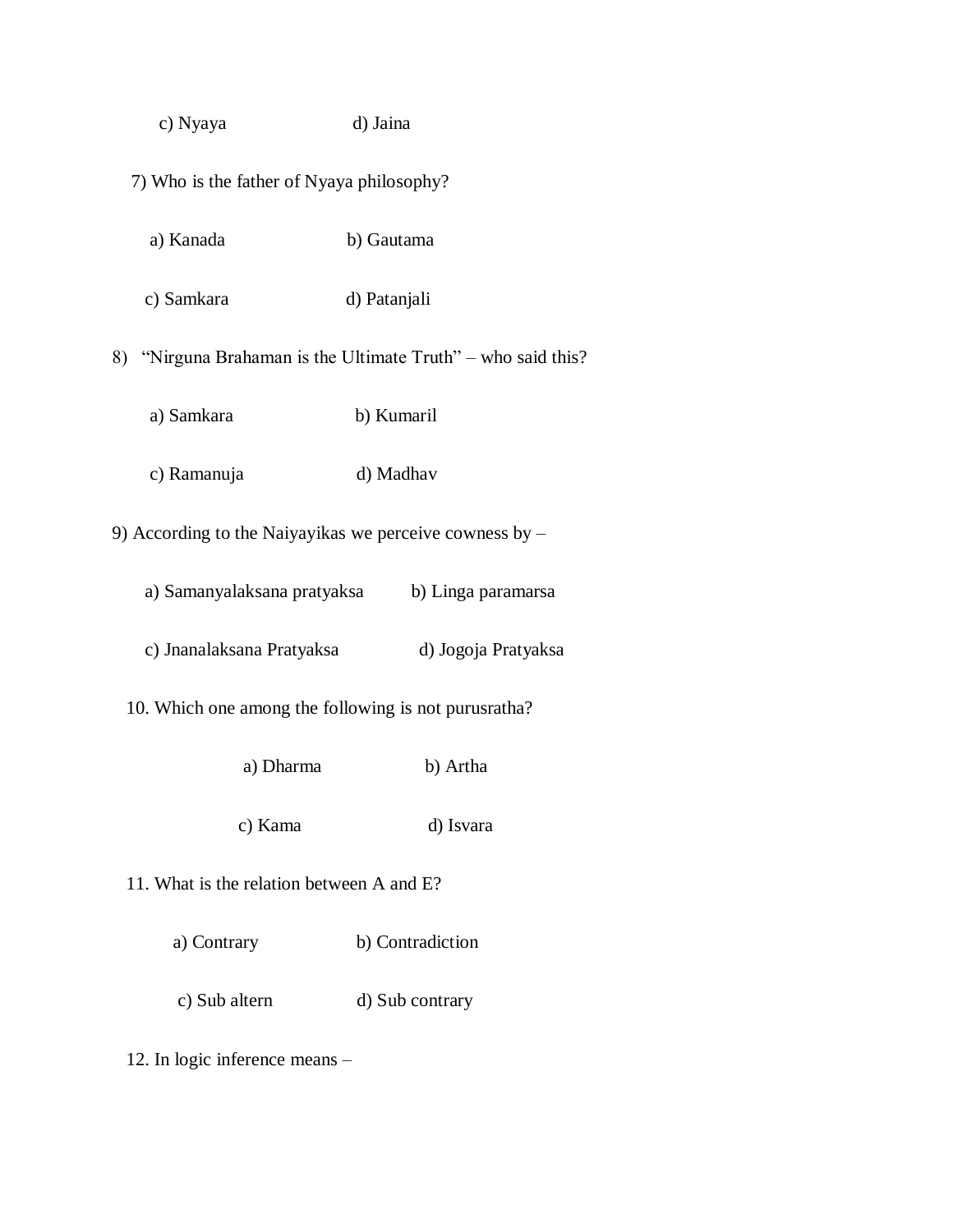a) Only Premiss b) Only conclusion

c) Premiss and Conclusion d) None of the above

13. Conclusion of an Induction is –

- a) Certain b) Probable
- c) Truth d) Proved

14. If A is True what is I?

- a) True b) False
- c) Uncertain d) Probable

15. CAMENES is –

- a)  $1^{st}$  Figure b)  $2^{nd}$  Figure
- c)  $3<sup>rd</sup>$  Figure d)  $4<sup>th</sup>$  Figure
- 16. Who is the writer of "Religion of Man"
	- a) Rabindranath b) Vivekananda
	- c) Tolstoy d) Arobindo
- 17. Who is the Father of Advaitavedanata?
	- a) Samkara b) Ramanuja
	- c) Madhav d) Nimbarka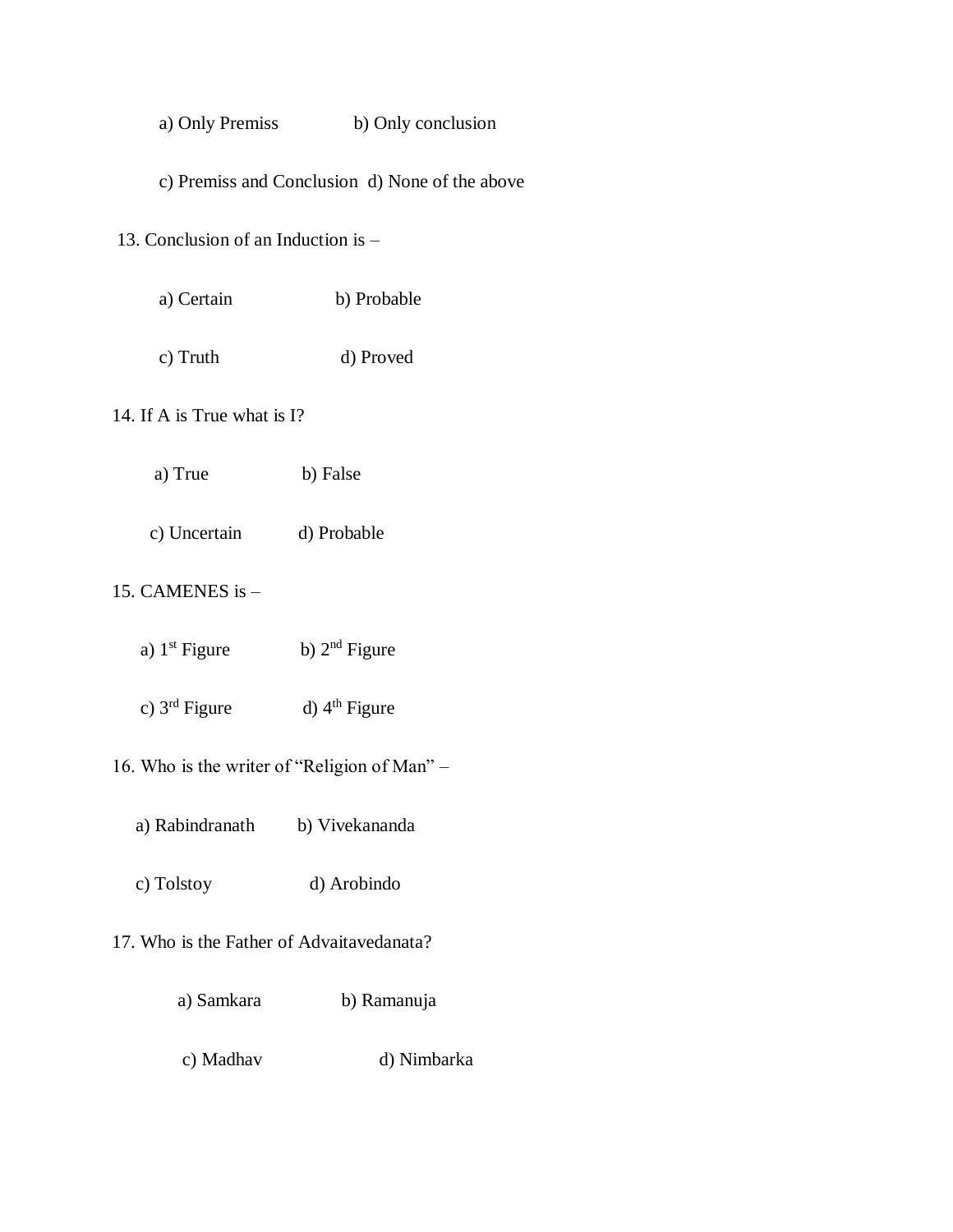## 18. How many types of Arya Satya have been accepted in Bauddha philosophy?

- a) One b) Two
- c) Three d) Four

19. Which school of philosophy propounded the "Theory of Dependent Origination"?

- a) Nyaya b) Buddha
- c) Jaina d) Vaisesika
- 20. Which of the following is a nastika school?
	- a) Nyaya b) Mimansa
	- c) Charvaka d) Vedanta

# 21. How many ideas are accepted by Descartes?

- a) One b) Two
- c) Three d) Four
- 22. According to whom Nature = God?
	- a) Spinoza b) Descartes
	- c) Locke d) Hume
- 23. In Logic we find ……..types of argument.
	- a) Two b) Three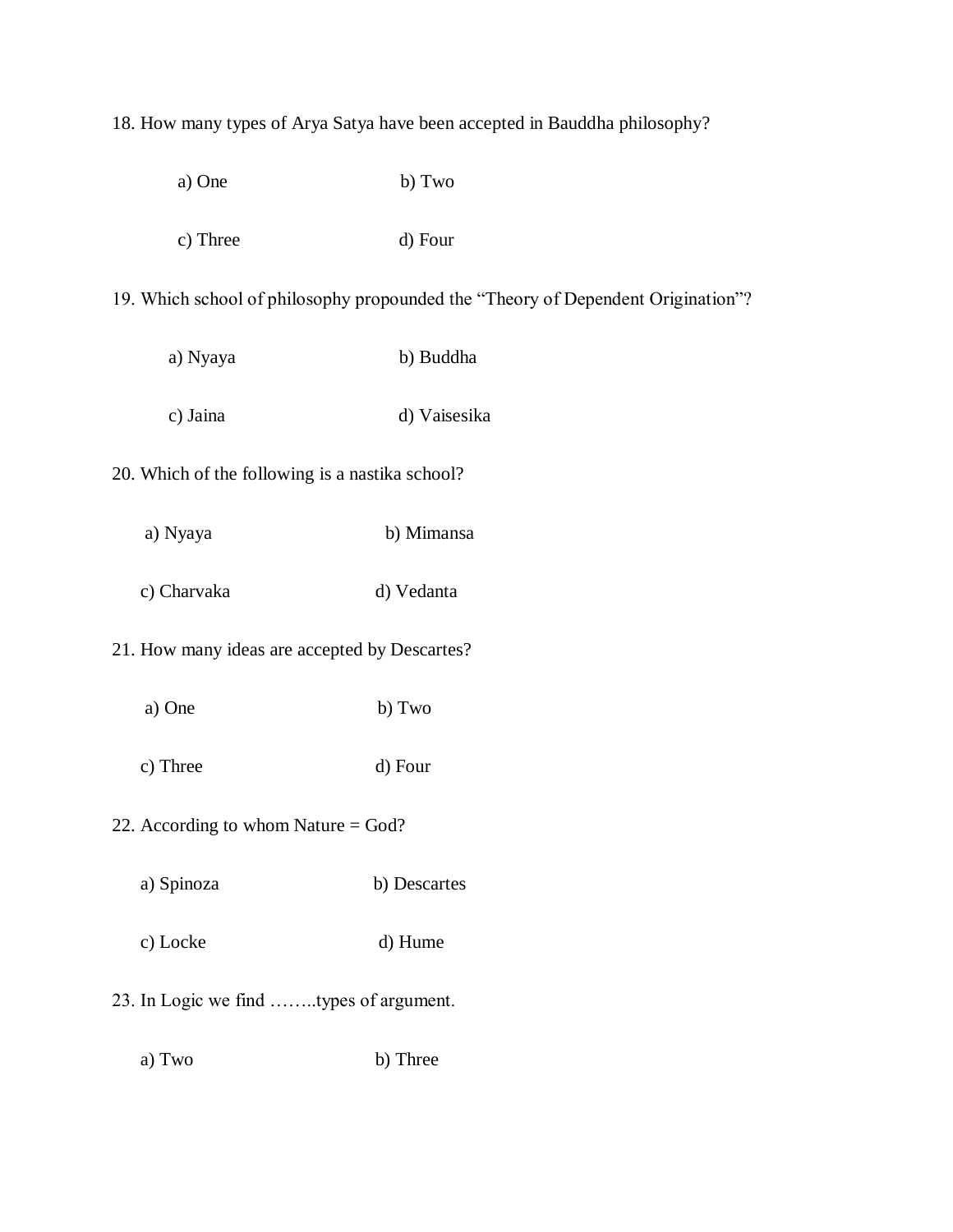| c) One                                                        | d) Four              |  |
|---------------------------------------------------------------|----------------------|--|
| 24. Particular negative proposition means                     |                      |  |
| a) E proposition                                              | b) I proposition     |  |
| c) A proposition                                              | d) O proposition     |  |
| 25. E proposition distributes subject but not the predicate.  |                      |  |
| a) True                                                       | b) False             |  |
| c) Doubtful                                                   | c) None of the above |  |
| 26. Tabula rasa means -                                       |                      |  |
| a) Clean Head                                                 | b) Clean Paper       |  |
| c) Clean Plate                                                | None of these        |  |
| 27. How many conditions are there of propositional knowledge? |                      |  |
| a) One                                                        | b) Two               |  |
| c) Three                                                      | d) Four              |  |
| 28. "I can swim" – what type of knowledge is this?            |                      |  |
| a) Propositional Knowledge b) Knowing how                     |                      |  |
|                                                               |                      |  |

c) Acquaintance d) None of the above

29. Obversion of A is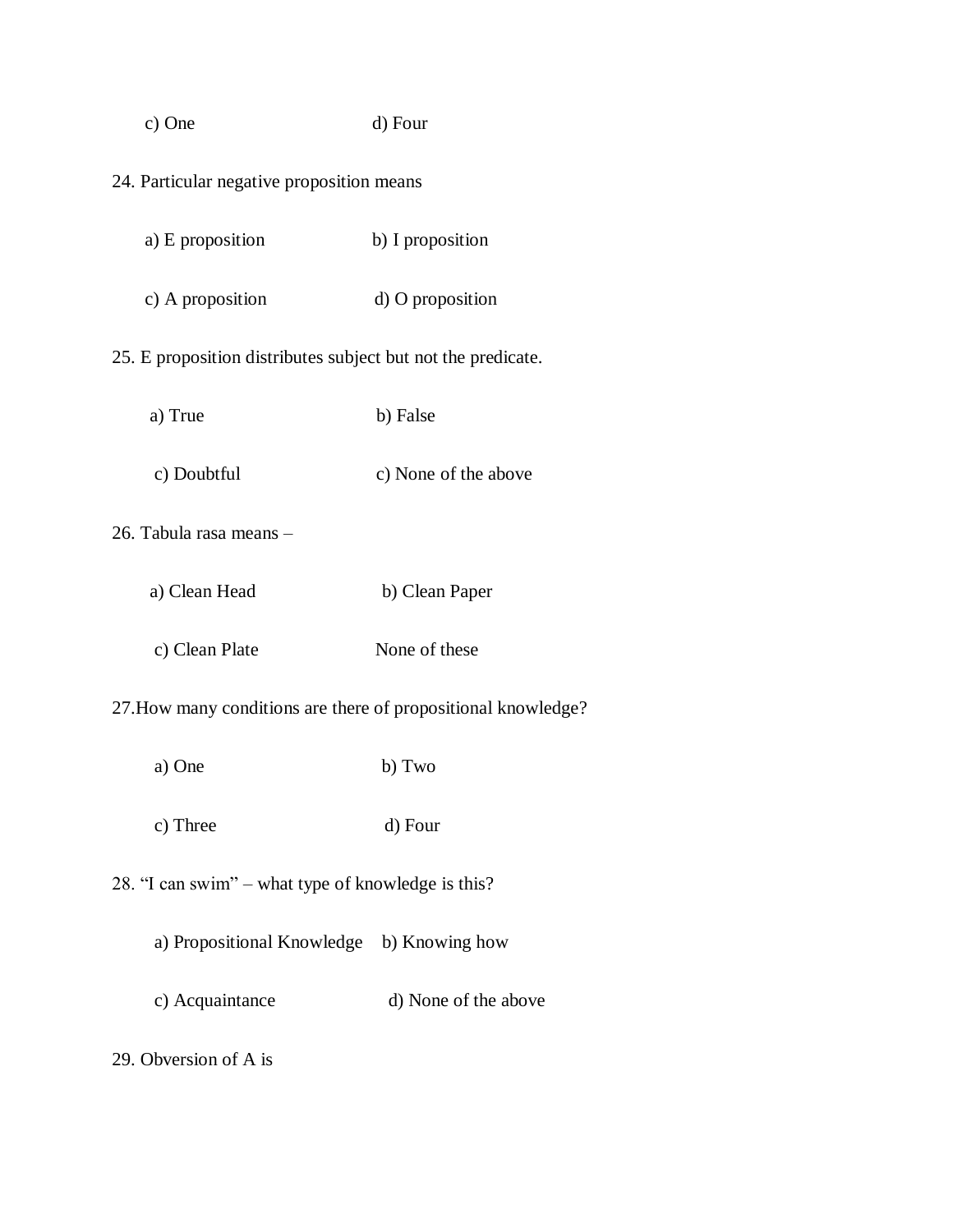| a) E | $b)$ I |
|------|--------|
|      |        |

c) O d) A

30. Conversion of O is

a) A b) E

c) I d) Impossible

……………………………………………………………………………………………………… …………………………………………………………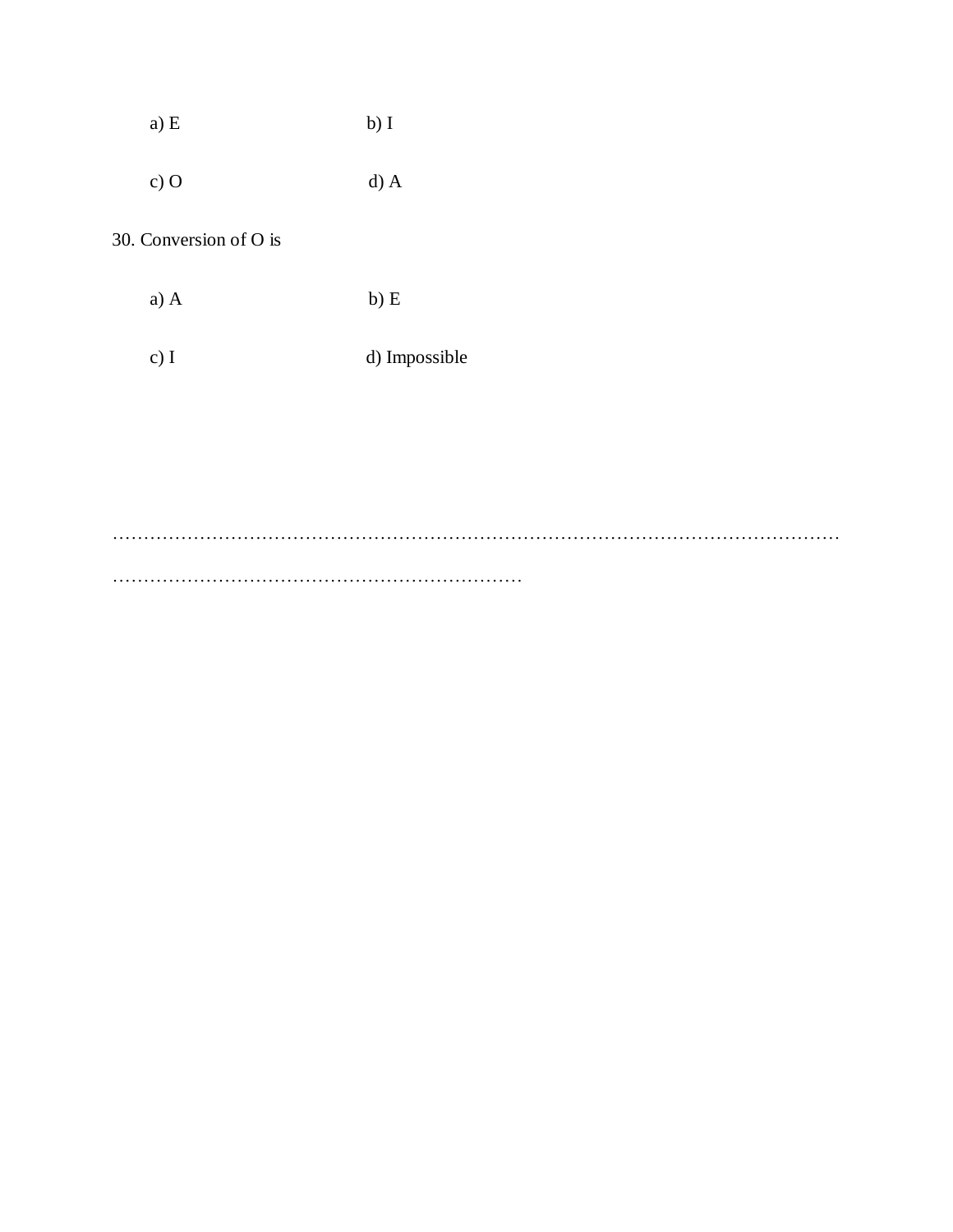# **Answer Key**

- 1. c 2. c 3. a 4. d 5. c
- 6. a
- 7. b
- 8. a
- 9. a
- 10. d
- 11. a
- 12. c
- 13. b
- 14. a
- 15. d
- 16. a
- 17. a
- 18. d
- 19. b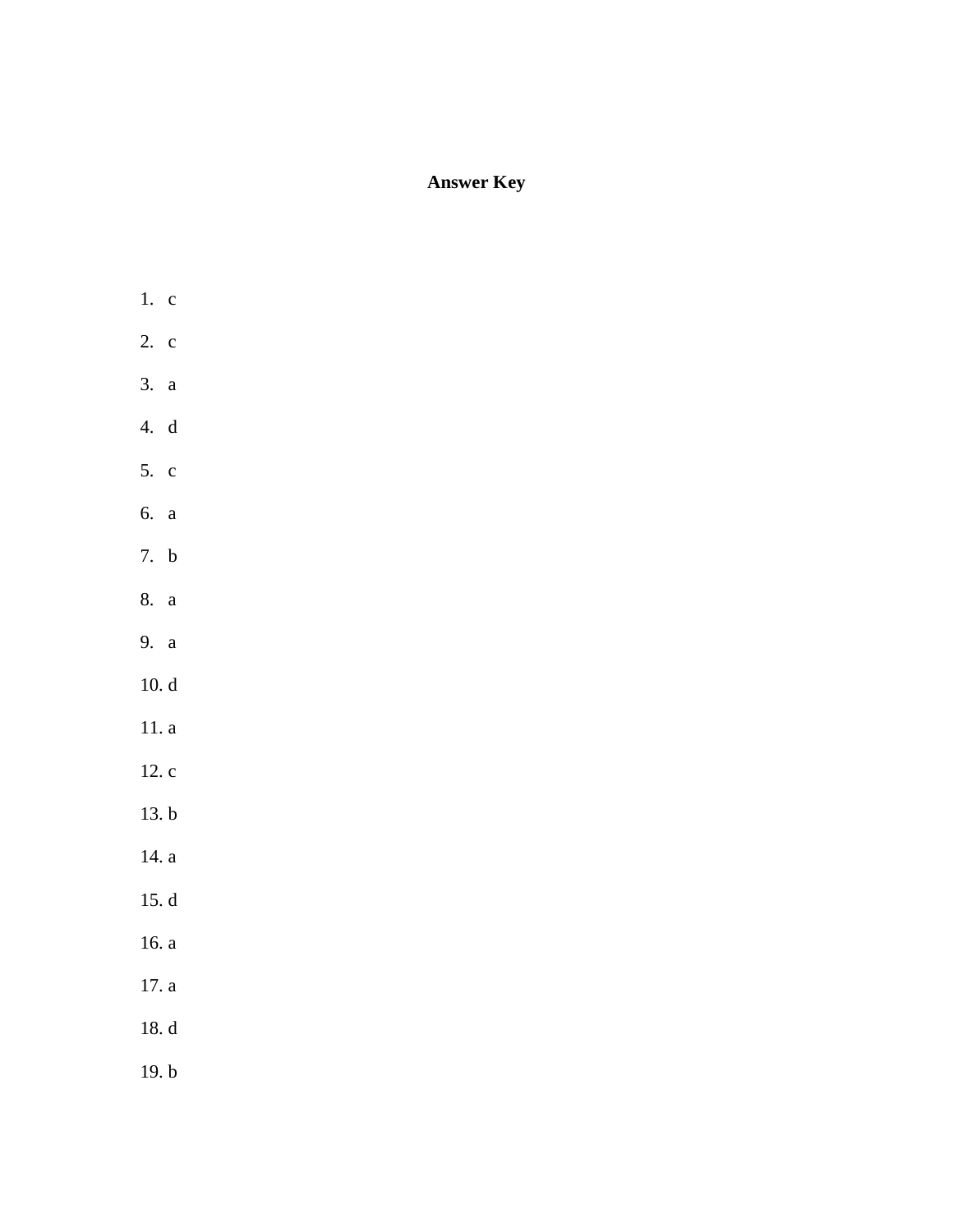| 20. c |  |
|-------|--|
| 21.c  |  |
| 22. a |  |
| 23. a |  |
| 24. d |  |
| 25. b |  |
| 26. b |  |
| 27.c  |  |
| 28. b |  |
| 29. a |  |
| 30. d |  |

## **Set 2**

- 1. Which pramana is accepted by Charvakas ?---- (a)Anumana (b) Shabda (c) Pratyaksha (d)Upamana
- 2. Which element is denied by the Charvakas ?----

(a) Earth (b) Water (c)Fire (d)Ether

3. Who is the founder of Nyaya Philosophy ?----

(a) Gautam Buddha (b)Maharshi Goutam (C) Kapil Muni (d) Patanjali

- 4. How many laukika sannikarsha are accepted by Naiyaikas ---?  $(a)$ one  $(b)$ two $(c)$  six  $(d)$  fore
- 5. According to Buddhists the theory about self is called -------(a) Dehatmabada (b) Nairatmavada (c) Ksanabhangavada (d) Samantaralbada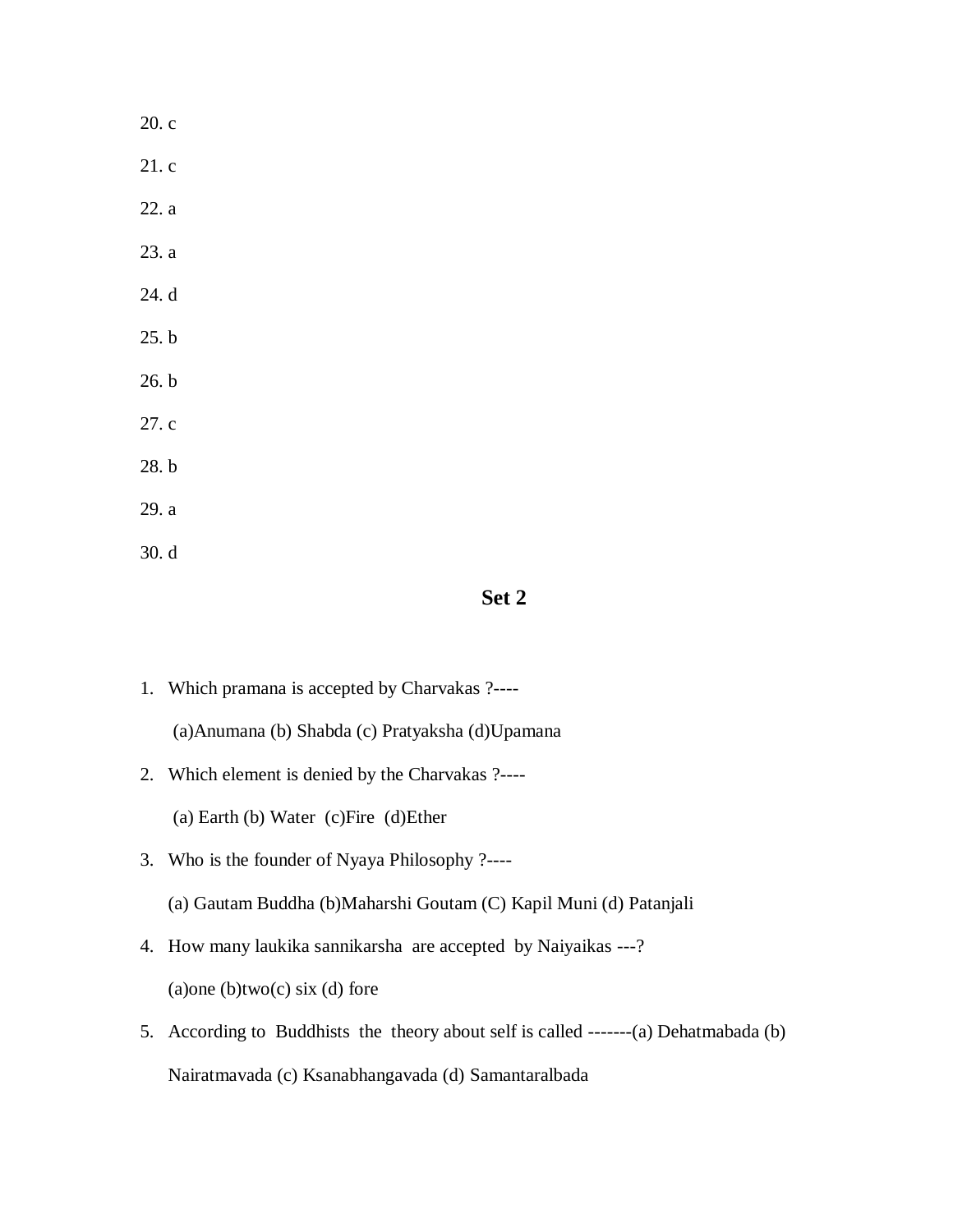- 6. How many Noble Truth are accepted by the Buddhists?-----(a) One (b) four (c) three (d) two
- 7. Which reality is ascribed to Brahma according to Shankaracharya?----- (a)Pratibhasika (b)Jagatika (c)Vyavaharika (d)Paramarthika
- 8. According to Shankaracharya Maya is------ (a)Sat (b)Asat (c)Mithya (d)Anirbachaniya
- 9. What is the meaning of "Philos"?----

(a)Love (b)Wisdom (c)Religion (d)Justice

10.Who is the founder of the word "Philosophy"?----

(a)Pythagorus (b)Heraclitus (c)Anaxagorus (d)Plato

11. "Philosophy is derived from doubt"—Who said this?---

(a)Plato (b)Aristotle (c)Descartes (d) Spinoza

12. How many Pramana do the Carvaka accept?

(a)One (b)Two (c)Three (d)Four

13.Who is not an empiricist?---

- (a)Locke (b) Berkeley (c)Spinoza (d)Hume
- 14.Who is the founder of Representative Realism?-----

(a)Descartes (b)Locke (c)Russel (d)Kant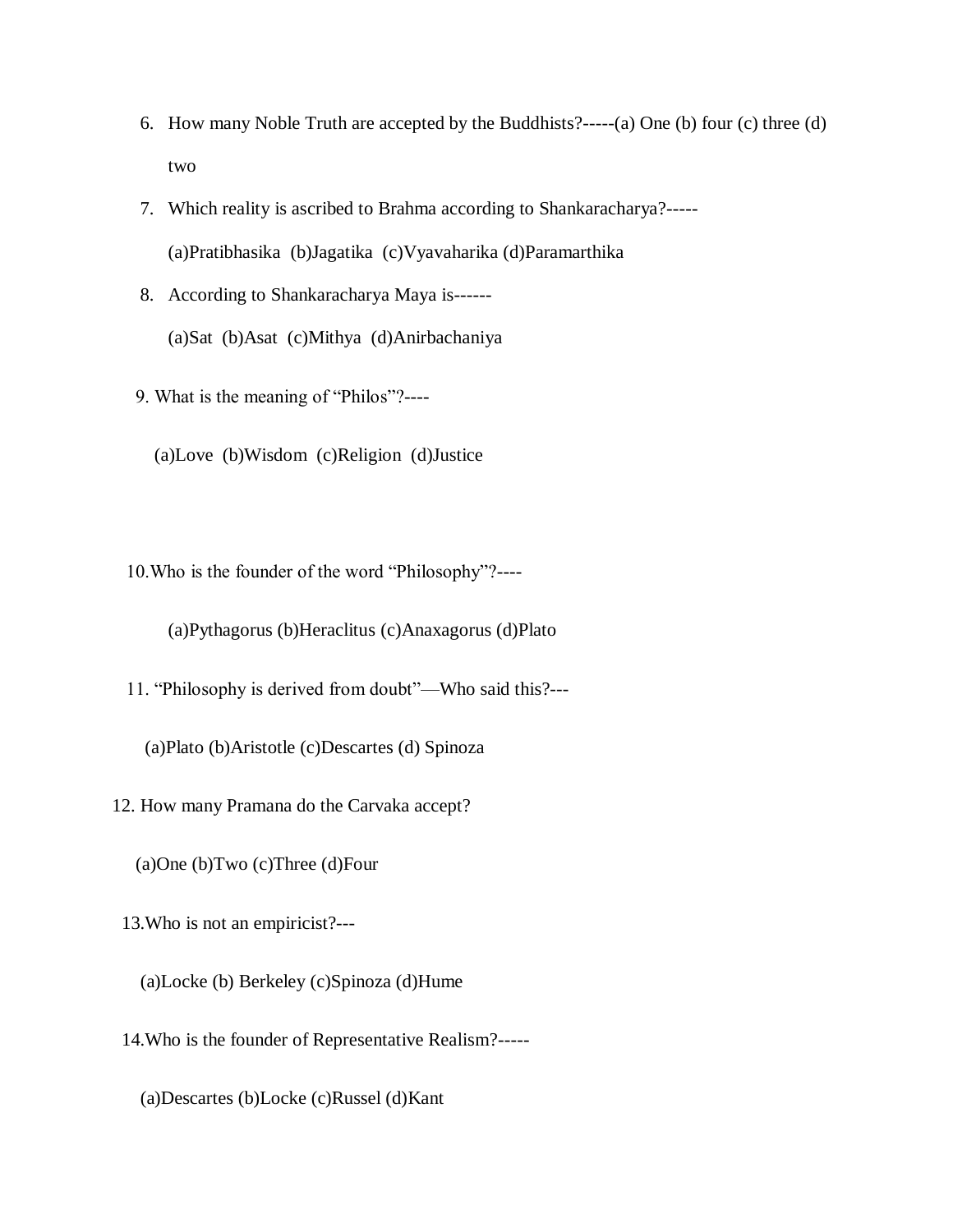15.Hume's doctrine about Causality is called-----

(a)Entailment theory (b) Interactionism theory (c)Regularity theory (d)Parallalism theory

16.Which of the following statement is true about a proposition?---

(a)True (b)Valid (c)Invalid (d)Probable

17.How many parts are accepted in an argument?----

(a)One (b)Two (c)Three (d)Four

18.What type of inference is Conversion----

(a)Inductive (b)Deductive (c)Mediate (d) Immediate

19.What kinds of opposition of proposition are accepted by Aristotle?---

(a)One (b)Two (c)Three (d)Four

20.If O is false what is the truth value of E---

(a)True (b)False (c)Doubtful (d)valid

21.Particular Affirmative proposition is---

 $(a)$ A (b) E (c) I (d) O

22.Of which proposition conversion is not possible---

 $(a)$ A  $(b)$ E  $(c)$ I  $(d)$ O

23.How many figures are accepted in categorical syllogism?---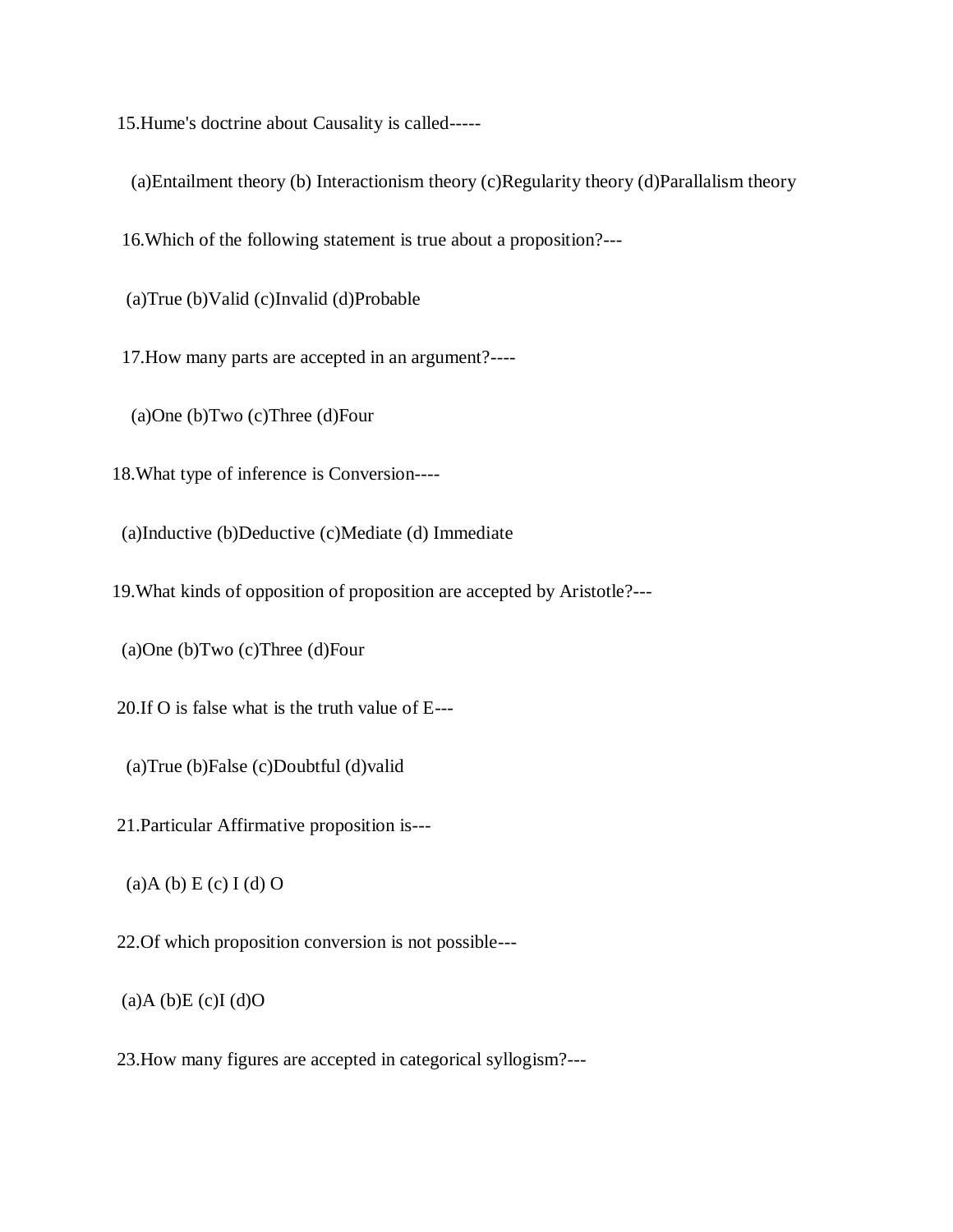(a)One (b)Two (c)Three (d)Four

24.In which figure 'CAMESTRES' is included?---

(a)First (b)Second (c)Third (d)Fourth

25.If A is false what is the truth value of O---

(a)True (b)False (c)Doubtful (d)Invalid

26.What type of proposition is the conclusion of an inductive argument---

(a)Universal (b)Particular (c)Synthetic (d)Universal Synthetic

27.Who is the founder of the experimental method of inductive argument?---

(a)Boole (b)Aristotle (c)Mill (d)Plato

28.If I is true what is the truth value of E?---

(a)True (b) Doubtful (c)False (d)Probable

29.Universal Negetive proposition is---

 $(a)$ A  $(b)$  E  $(c)$  I  $(d)$ O

30.Which type proposition of may be the conclusion of an inductive argument?---

(a)Valid (b)Invalid (c)Probable (d)Certain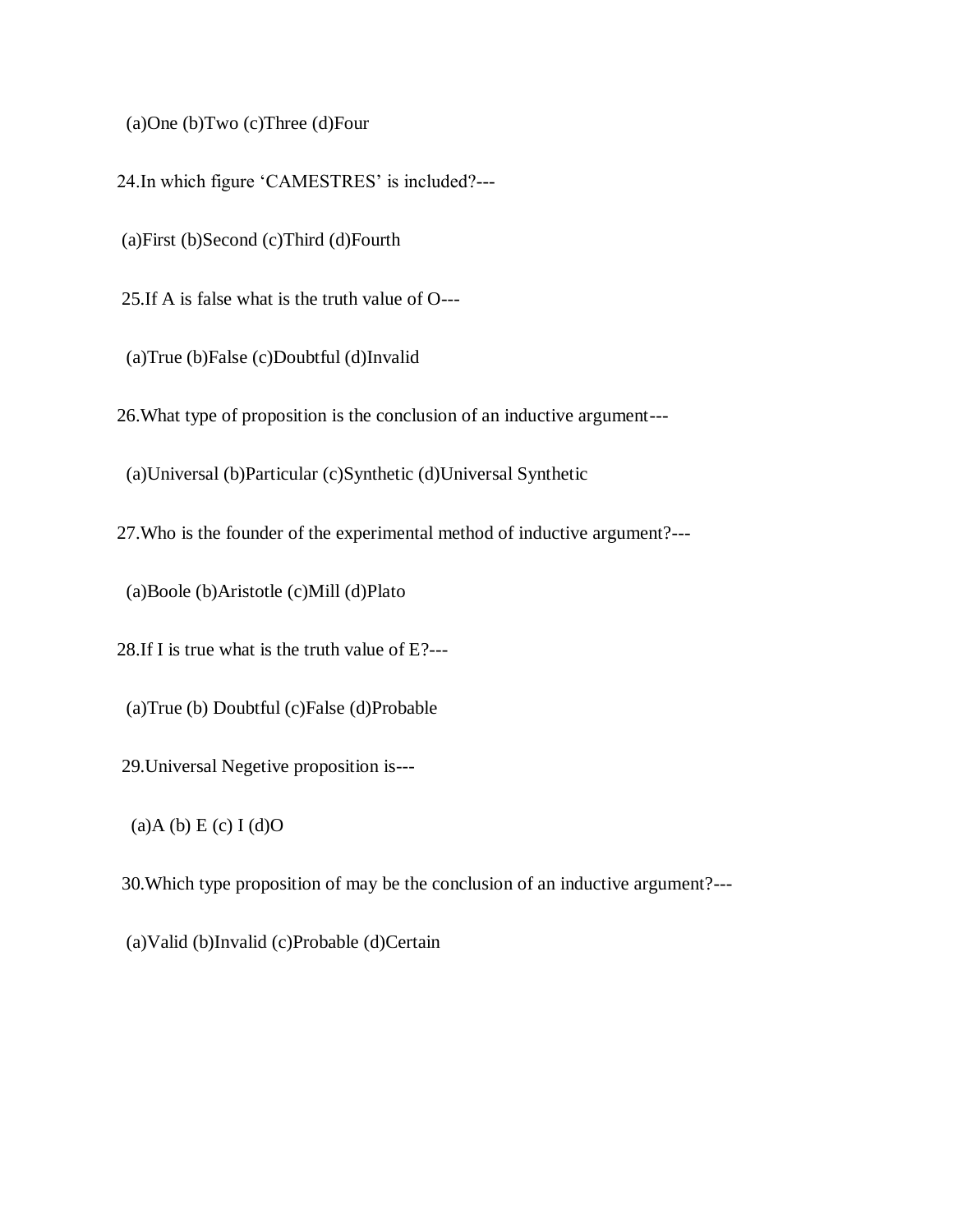# **Answer Keys**

1. (c) 2.(d) 3.(b) 4.(c) 5.(b) 6.(b) 7.(d) 8.(d) 9.(a) 10.(a) 11. (c) 12.(a) 13.(c) 14.(b) 15.(c) 16.(a) 17(b) 18.(d) 19.(d) 20.(b) 21.(c) 22.(d) 23.(d) 24.(b) 25.(a) 26.(d) 27.(c) 28.(c) 29.(b) 30.(c)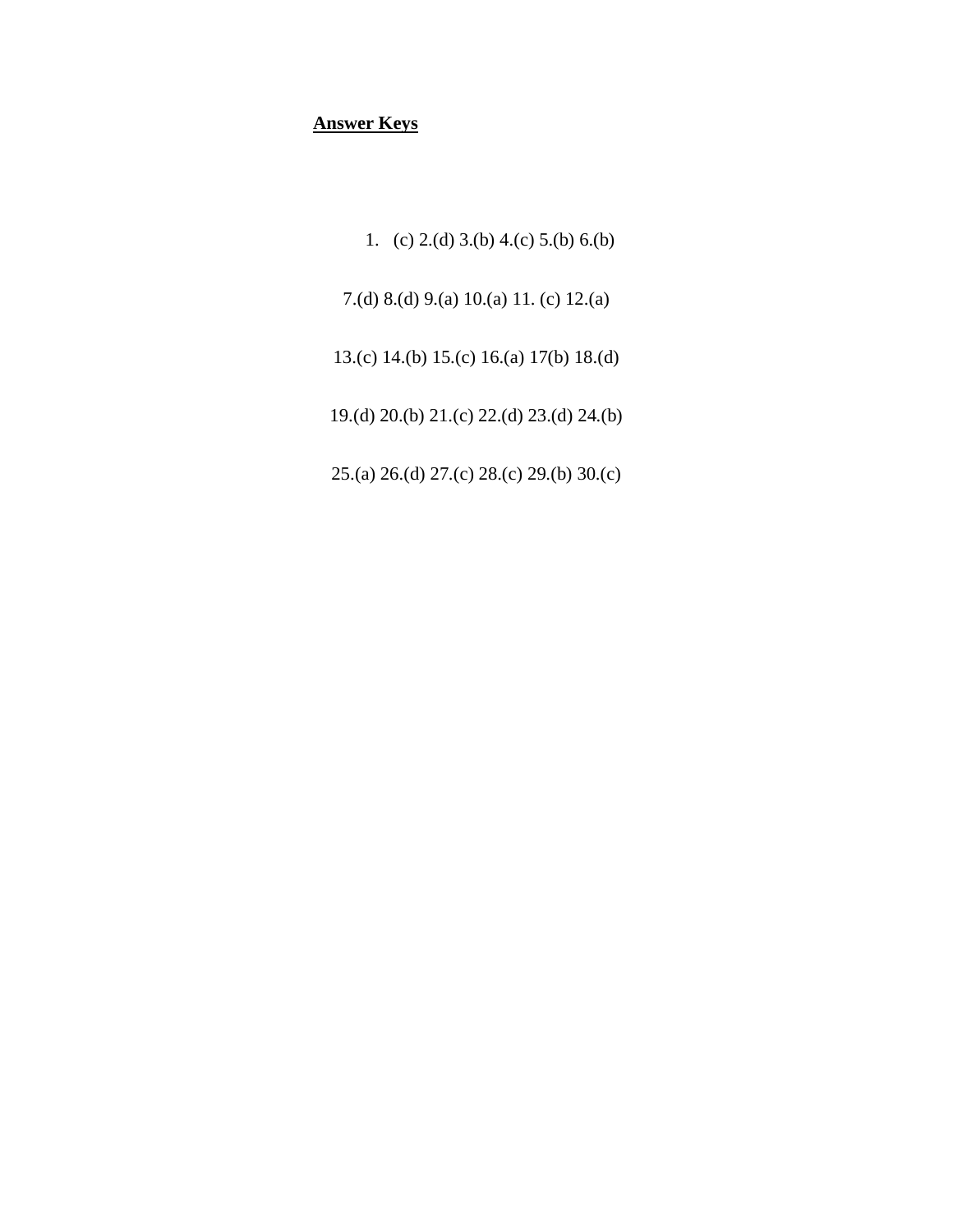#### **Paper 1**

- 1. What is astika and nastik philosophy?
- 2. What is the meaning of sat and ksanik in Buddhist philosophy?
- 3. What are the twenty five evolutes stated in the Sankhya philosophy?
- 4. On what grounds do the Carvakas refute anumana as a pramana?
- 5. What is the theory of syadvada?
- 6. Explain the Buddhist doctrine of Nairatmavada?
- 7. Explain after Nyaya the nature of the relation of vyapti?
- 8. Why is samanya admitted as a separate category?
- 9. What are the various types of Abhava?
- 10. Point out the difference between purusa and prakriti after Sankhya philosophy?
- 11. What according to the Sankhya system are the reasons for admitting the existence of prakriti?
- 12. Give a brief account of the eight angas of yoga?

13. Which pramana according to the Bhatta Mimamsa causes the cognition of an absence of a pratiyogin?

14. Explain the nature of Maya after Shankaracharya?

15. In which sense is the world false in advaita philosophy?

- 16. What is Brahman according to Shankaracharya?
- 17. Why is the view of Ramanujacharya known as Visistadvaitavada?
- 18. What according to Ramanujacharya is the nature of Brahman?

19. Discuss after Ramanujacharya regarding the relatio between Brahman on the one hand and jiva and jagat on the other?

20. How has Ramanuj refuted the doctrine of Maya?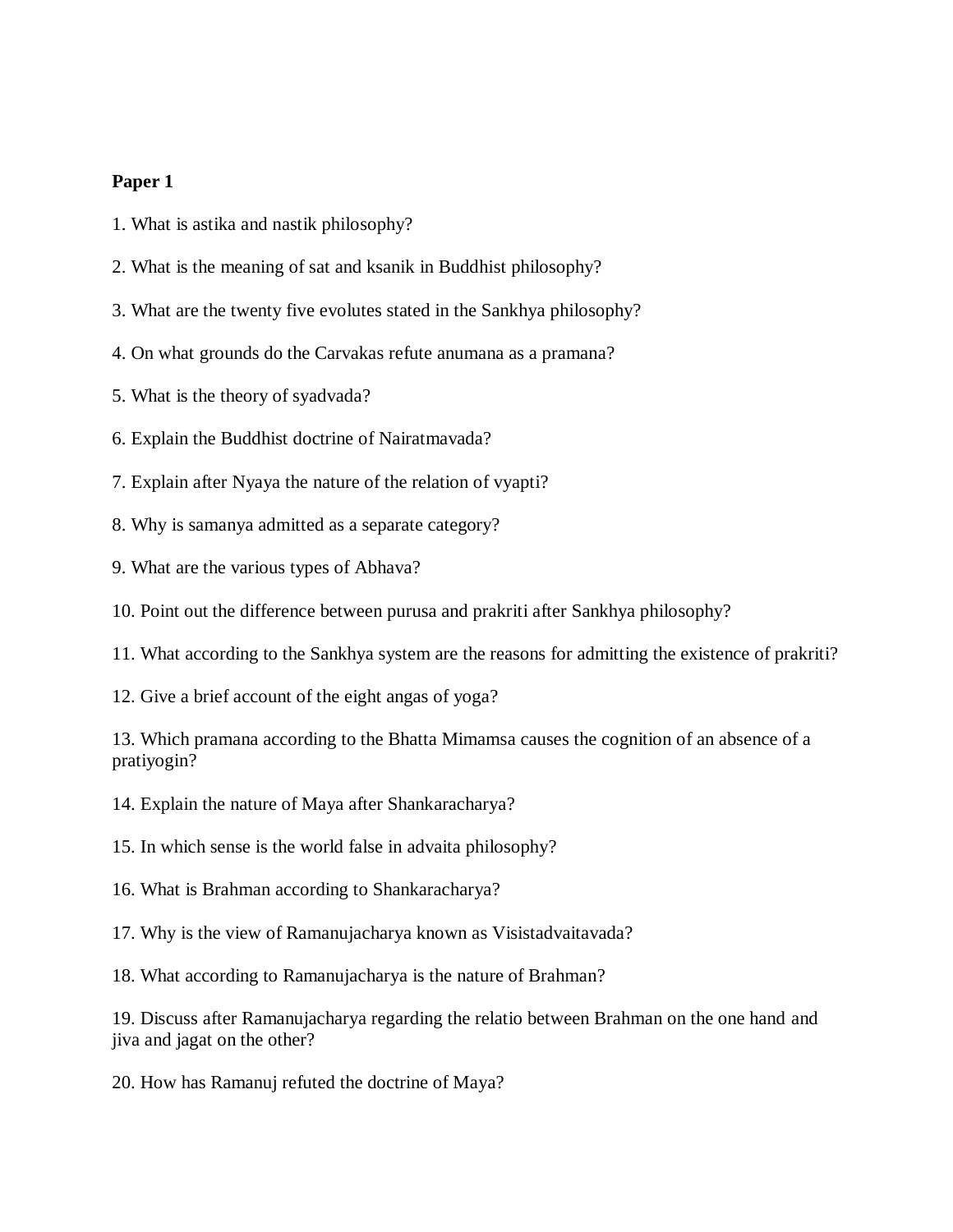#### **Paper 2**

- 21. What do mean by experimental method?
- 22. Define perception. Explain the Gestalt theory of perception.
- 23. Explain the theory of learning by insight.
- 24. Is mind co- extensive with consciousness?
- 25. How is the mental age determined?
- 26. What is an association? What is meant by institution?
- 27. Define family and explain it's nature.
- 28. Explain and examine Gandhi's concept of social change?
- 29. What is scientific socialism and utopian socialism?
- 30. Discuss in brief the principal forms of democratic government.

#### **Paper - 3**

- 31. What is meant by innate idea?
- 32. How does Locke distinguish between the Primary and secondary qualities of matter?
- 33. What are the different degrees of knowledge according to Locke?
- 34. "Esseest Percipii" discuss.
- 35. Discuss Berkeley's view of God.
- 36.Discuss causal relation after Hume.
- 37.What is the main problem of Kant's philosophy?
- 38.How does Kant prove that mathematical judgments are a priori and synthetic?
- 39.Discuss Plato's theory of knowledge?
- 40. Explain Aristotle's doctrine of causation.
- 41."Cogito ergo sum"..explain after Descartes.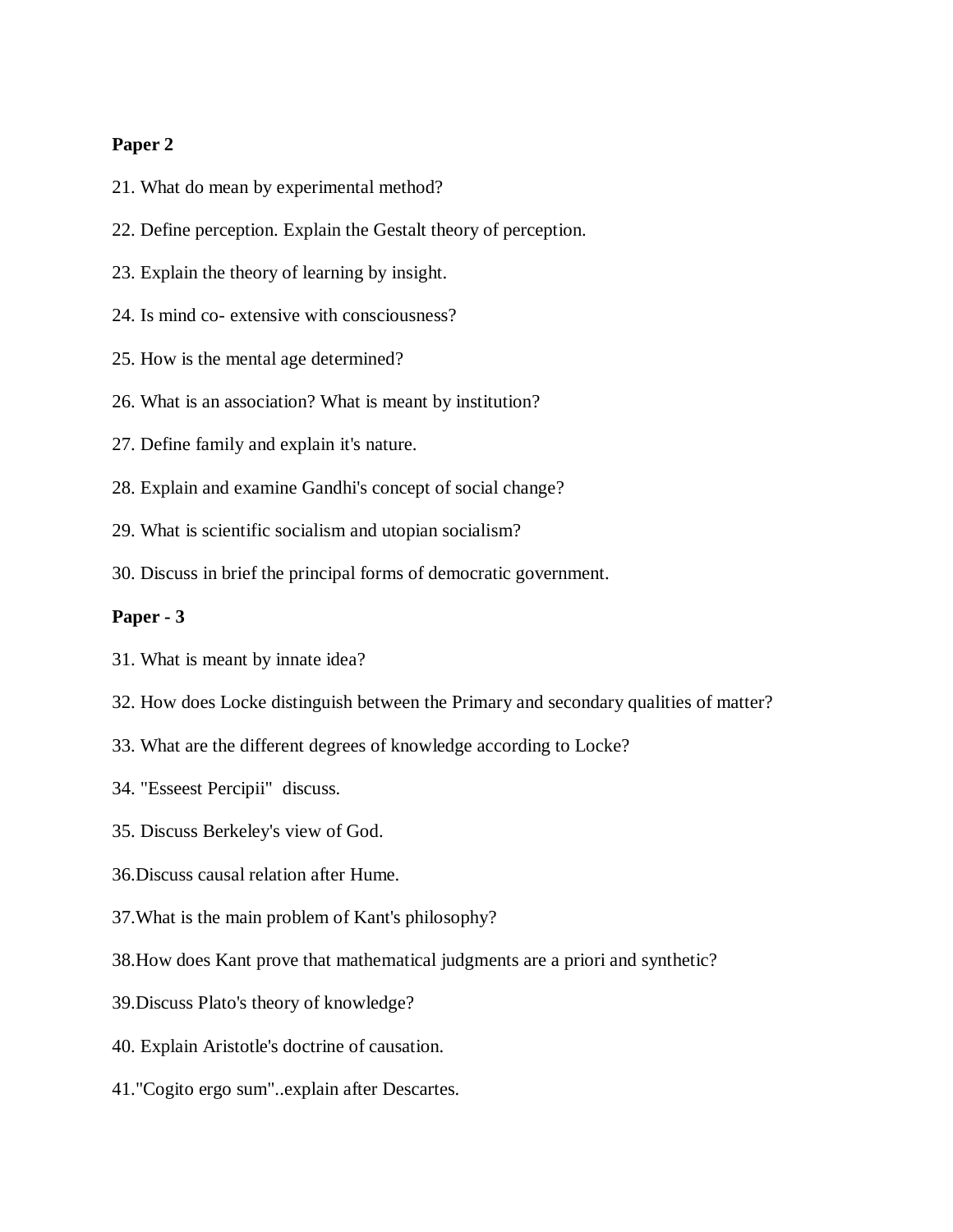- 42.What does Spinoza mean by "Natuea Naturata"?
- 43.What is monad according to Leibniz?
- 44.What is "law of sufficient reason"?
- 45.What is "Pre established harmony"?

## **Paper - 4**

- 46. Explain existential fallacy with an example?
- 47. What is validity?
- 48.What is truth?
- 49. Why don't the modern logicians accept contrary opposition as valid opposition?
- 50. What is scientific hypothesis?
- 51. Write notes on different meanings of cause.
- 52. What is Mill'S method of difference.
- 53. Explain the paradoxes of material implication.
- 54.What is Dilemma?
- 55. What is meant by the a priori theory of probability?

## **Paper 5**

- 56. Explain the definition of yathartha anubhav.
- 57.Elucide Annambhatta`s definition of aprama.
- 58.Explain Annambhatta`s definition of Buddhisi.
- 59.What is 'karana' and 'vyapara'?
- 60. Explain and illustrate the different kinds of Karanas.